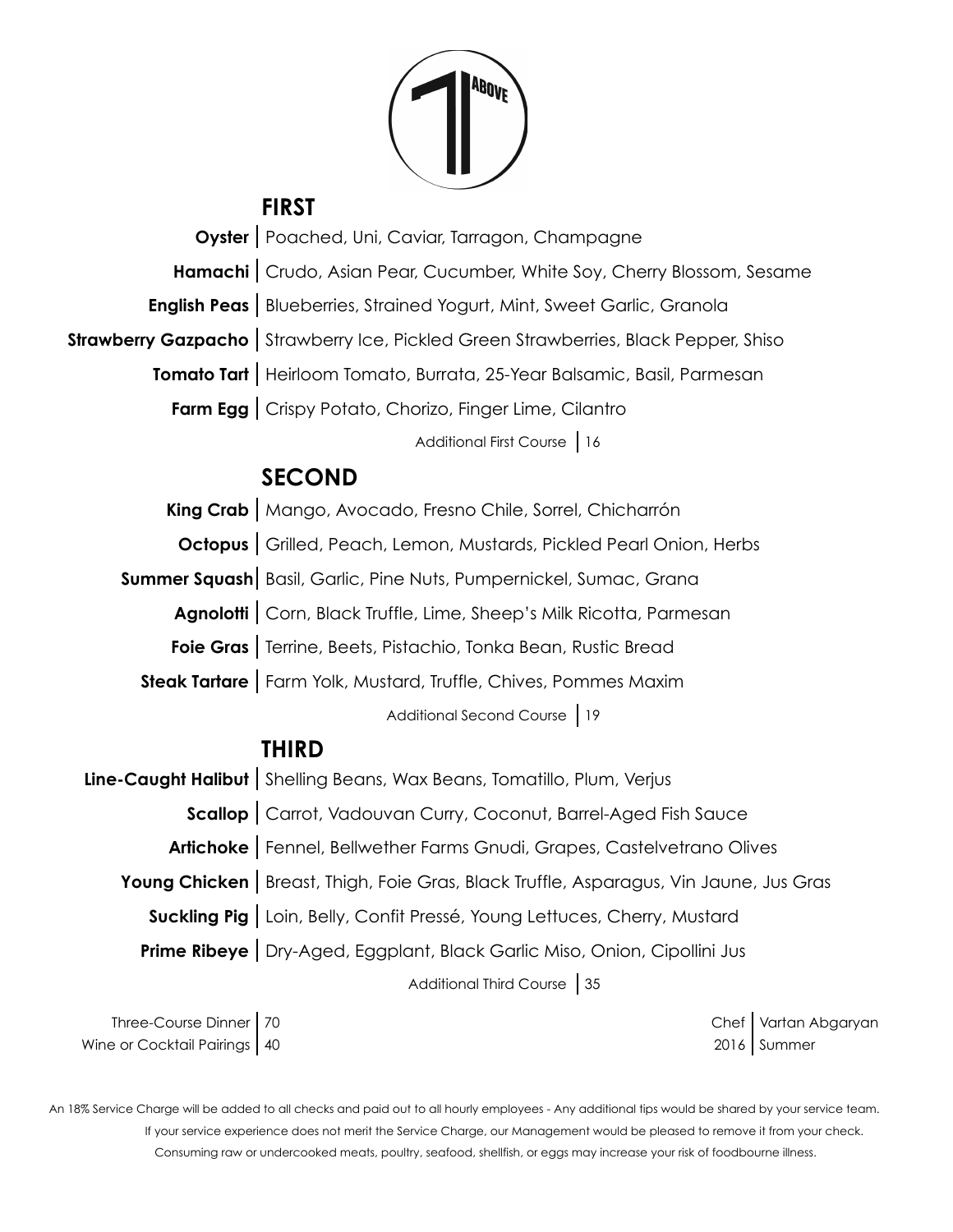

#### **DESSERT 14**

| Peaches & Cream   Mascarpone, Black Tea Gel, White Chocolate Crémeux |
|----------------------------------------------------------------------|
| Matcha Marshmallow, Candied Lemon Zest                               |

| Lemon Curd   Goat Milk Ice, Rhubarb, Basil Oil |
|------------------------------------------------|
| Wild Bay Leaf Ice Cream, Cherry Blossom        |

| Caramel Custard   Praline Almonds, Coconut Sorbet |
|---------------------------------------------------|
| Vanilla White Soy Gelée, Pork & Maple Powder      |

| Chocolate   Crémeux, Gel, Ganache, Burnt |
|------------------------------------------|
| Yogurt Sorbet                            |

**Pastry Chef** Gregory Baumgartner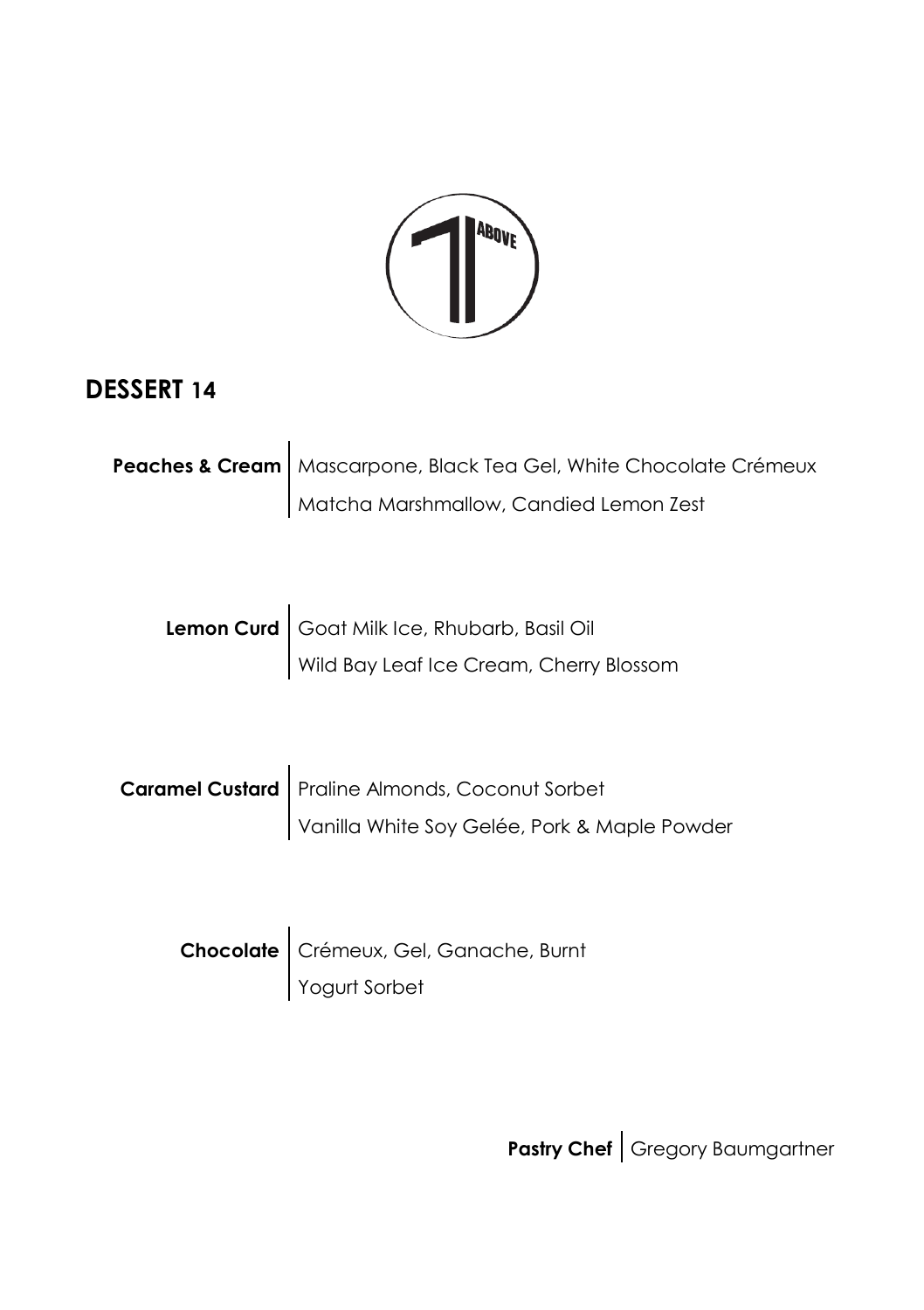

# **CLASSIC COCKTAILS 16**

| <b>FRENCH 75</b> Plymouth Gin, Hennessy Cognac,<br>Lime, Sparkling            |
|-------------------------------------------------------------------------------|
| <b>COSMOPOLITAN</b> Ultimate Vodka, Cointreau<br>Cranberry, Lime              |
| <b>PALOMA</b> Patron Roca Blanco, Pamplemousse                                |
| <b>HOTEL NACIONAL</b> Ron Zapaca 23yr Rum, Giffard Abricot<br>Pineapple, Lime |
| <b>VESPER</b> Plymouth Gin, Belvedere Vodka,                                  |
| <b>MONTE CARLO</b> Lot 40 Rye, Benedictine,                                   |
| ROB ROY Johnnie Walker Black,<br>Carpano Antica, Angostura Bitters            |